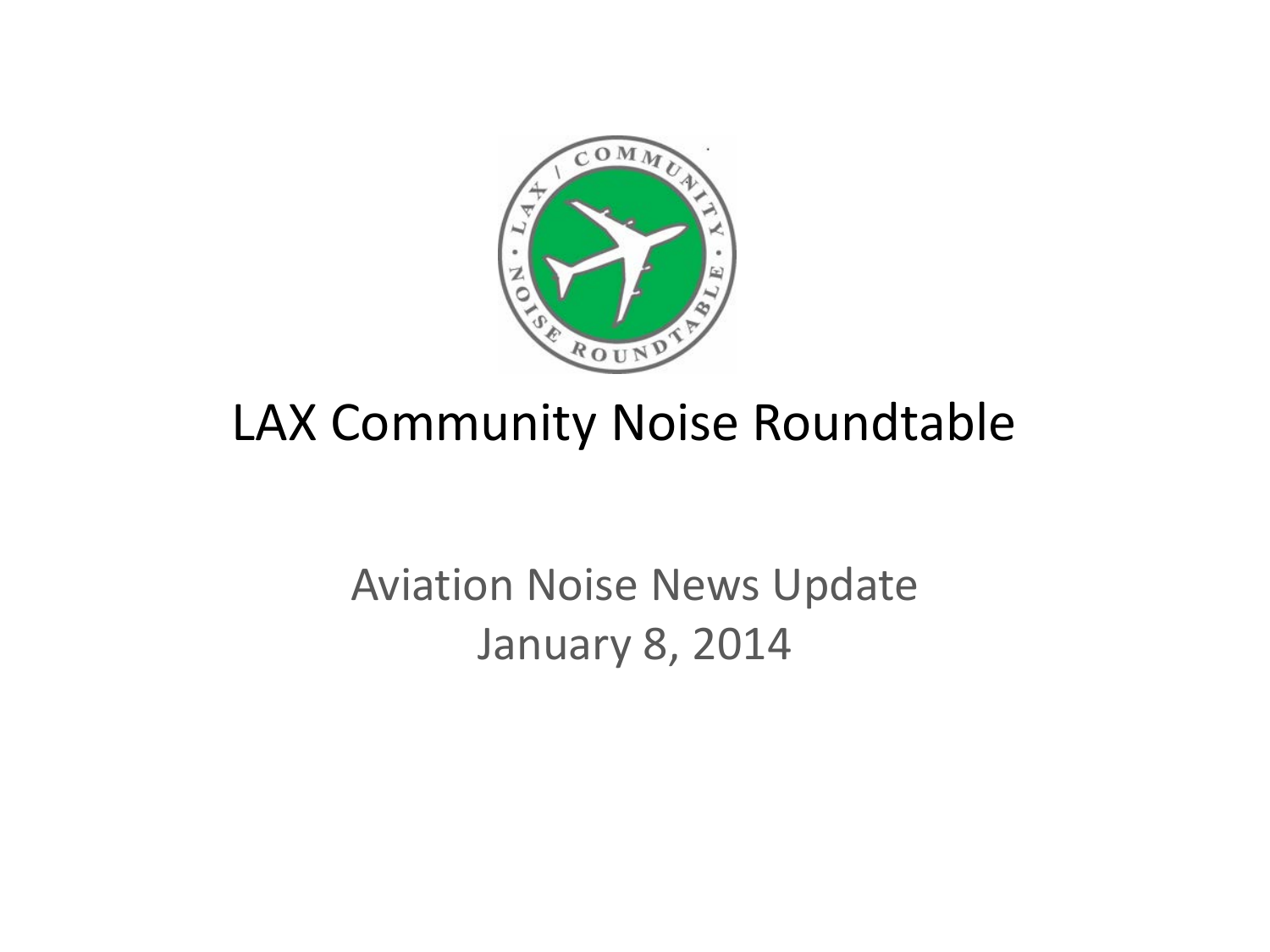

### • **Passenger Facility Charges (PFCs)**

- A total of 107 airports used PFCs for noise mitigation equaling \$3.29 billion
- Equivalent to 4 percent of total PFC monies (\$87.34 billion)
- **The FAA subdivides noise mitigation projects into six categories as follows:**
	- Soundproofing: \$1.36 billion (41.3 percent)
	- Multi-phase projects: \$1.37 billion (41.7 percent)
	- Land acquisition: \$506.2 million (15.4 percent)
	- Noise monitoring systems: \$18.6 million (0.6 percent)
	- Planning: \$15.2 million (0.5 percent)
	- Miscellaneous projects: \$15.5 million (0.5 percent)
- **Of the 107 airports, LAX has used the most PFC revenue (\$822.5 million) for noise mitigation projects since the program's inception**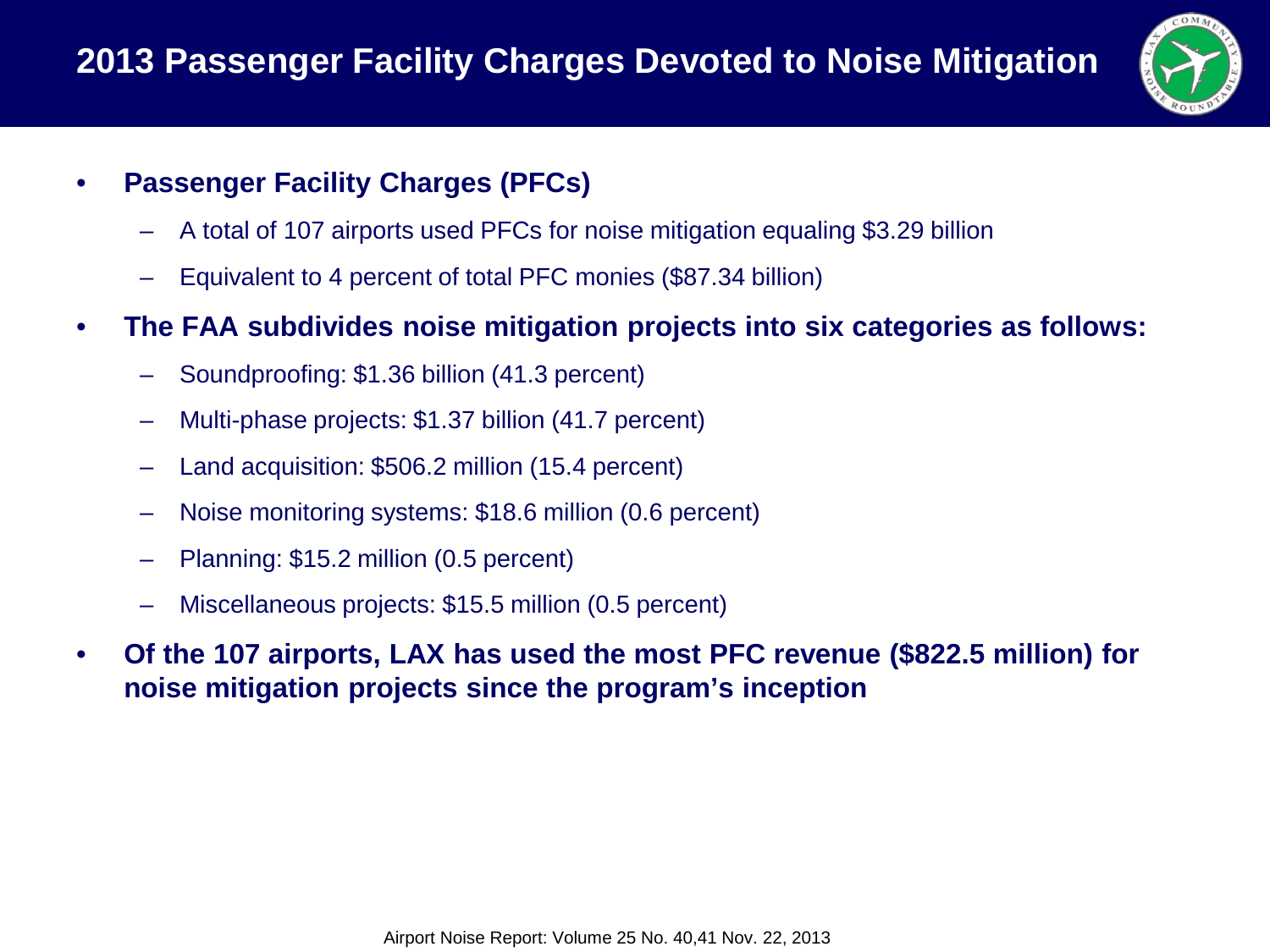

#### • **Airport Improvement Program (AIP) Grants**

- 25 airports used AIP monies for noise mitigation equaling \$125.6 million, which was \$63.6 million less than the \$189.2 million awarded to 29 airports in 2012
- The funding for noise mitigation projects peaked in 2005 when 57 airports received \$337.1 million
- This reflects a congress-mandated broadening of the special noise set-aside in the AIP program to also fund airport emissions projects and, more recently, cuts in the budget

#### • **The \$125.6 million awarded in 2013 includes:**

- \$109.6 million to 17 airports for sound insulation of homes
- \$4.2 million to two airports for insulation of public buildings (schools)
- \$9.2 million to four airports for land acquisition
- \$2.2 million to six airports for noise compatibility planning studies
- \$179,098 to one airport for installation of a noise monitoring system
- **Jurisdictions near LAX received the most AIP funding for noise mitigation equaling \$20.5 million for residential sound insulation**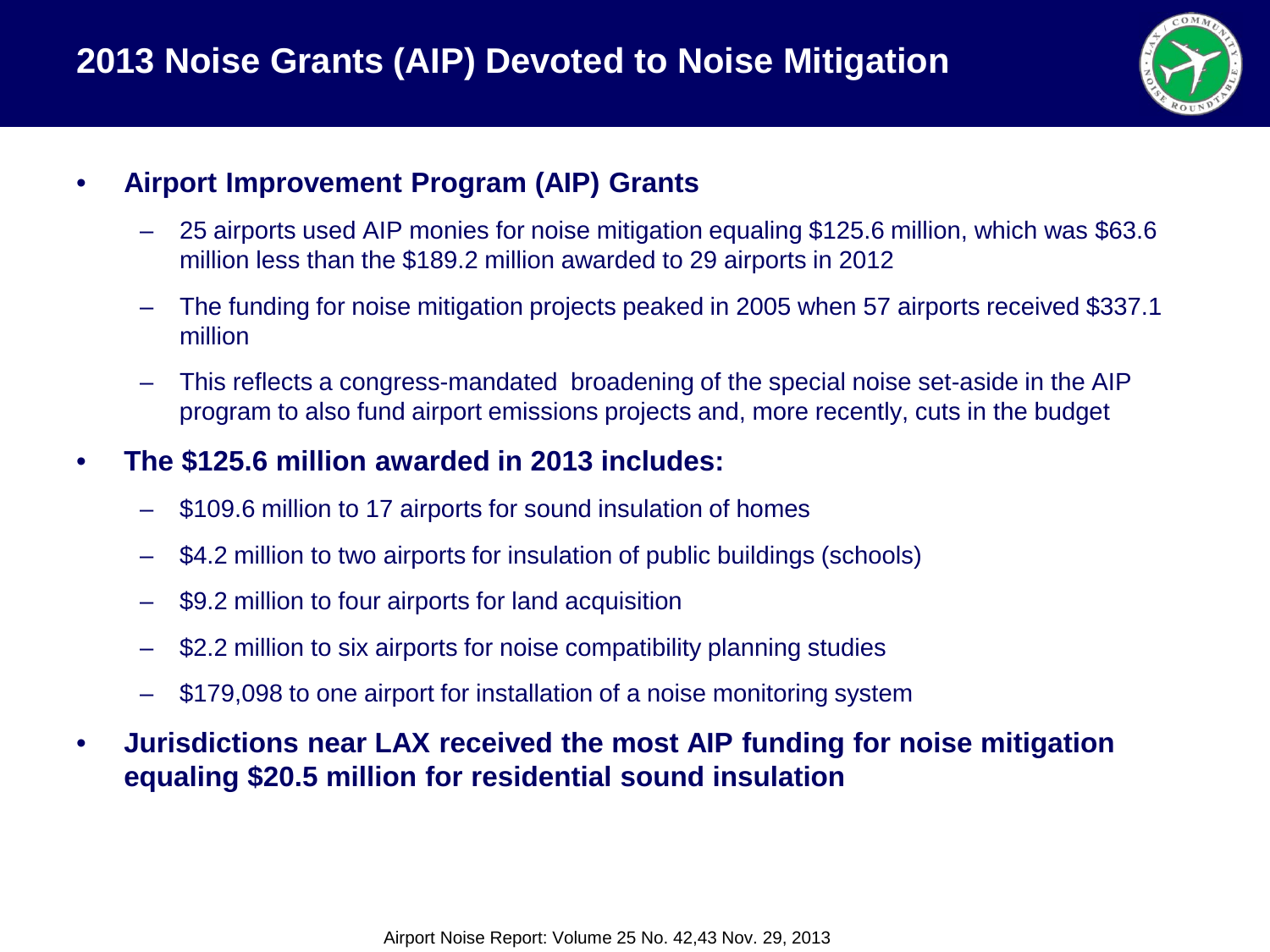

- **The proposed L.A. Residential Helicopter Noise Relief Act has been unable to get off the ground in Congress, now lawmakers are turning to Plan B**
	- Five L.A. area law-makers are seeking to attach language to a spending bill that would direct the FAA to write rules to reduce helicopter noise unless voluntary measures are working
	- The bill is due to go before Congress early this year, however, there is fear of pushback since the House controlled Republicans are wary of increased federal regulation
- **The language the L.A. lawmakers are seeking would also adjust helicopter routes if they would reduce noise over L.A. neighborhoods**
	- Develop and promote best practices for helicopter hovering and electronic news gathering
	- Conduct outreach to helicopter pilots to inform them of voluntary noise abatement policies
	- Increase awareness of noise-sensitive areas and events
	- Develop a more comprehensive noise complaint system
- **"I would hope that we have a shot at it," said Representative Adam Schiff, "It is an approach that gives the voluntary efforts a chance to succeed."**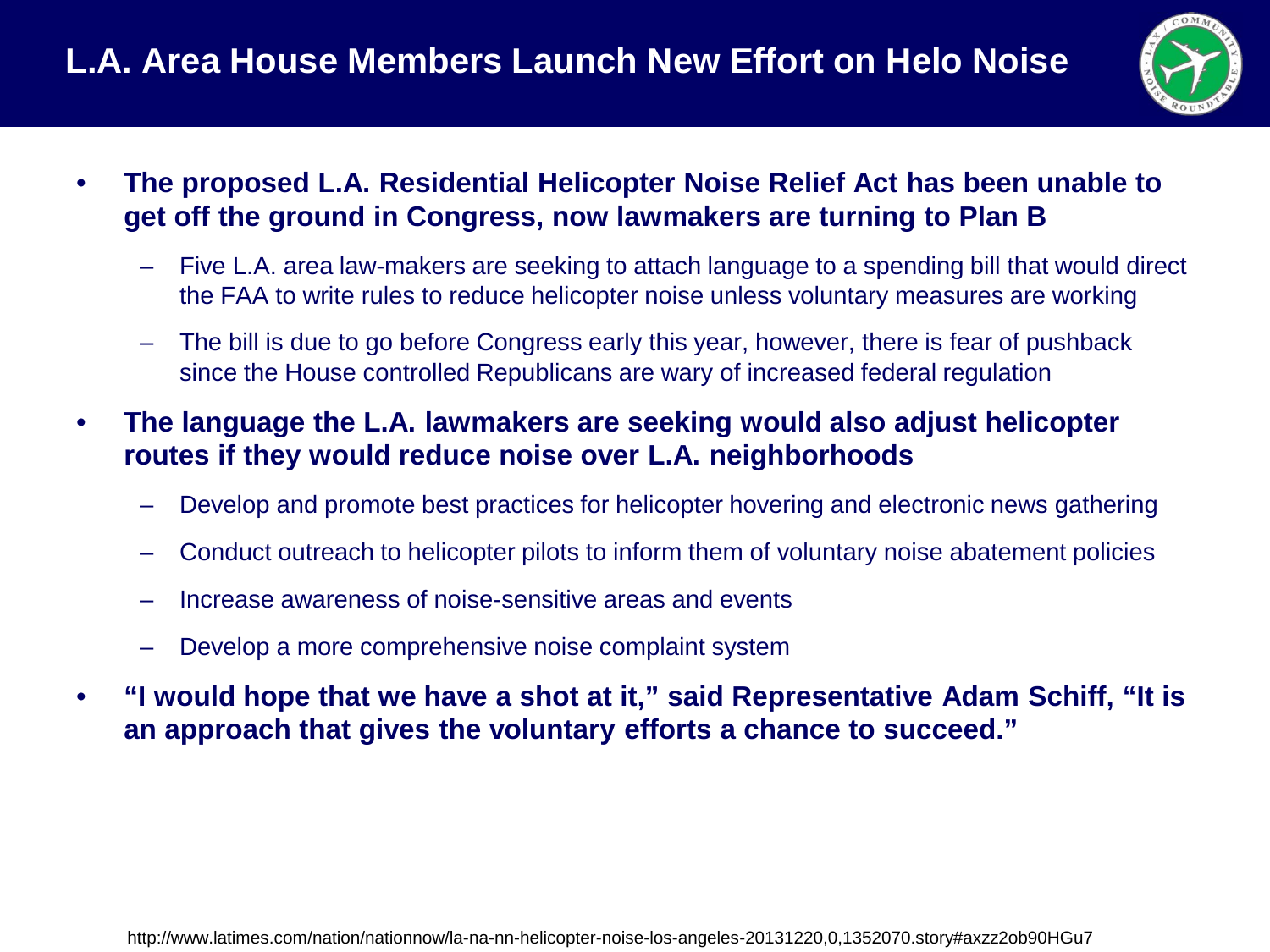## **Lawmakers Introduce Silent Skies Act of 2013**



- **A bill (H.R. 3650) was introduced in the House of Representatives to require the FAA to issue new regulation requiring airlines to meet Stage 4 noise certification levels**
	- The regulation would go into effect by the end of 2015
	- Airlines would be required to phase in quieter engines at a rate of 25 percent of their fleet every five years
	- By 2035, at the latest, all commercial airplanes operating to or from airports in the U.S. will comply with Stage 4 noise standards
- **The bill would also instruct the FAA to develop a program to develop, mature, and certify aircraft technology that will enable in-service and in-production civil turbojets to meet existing Stage 4 standards**
	- Encourage research and development of quieter engine technologies
	- Enter into a cooperative agreement with an institution or consortium on a cost-sharing basis with federal funding
	- Encourages working with ICAO to consider a global phase-out of aircraft not meeting Stage 4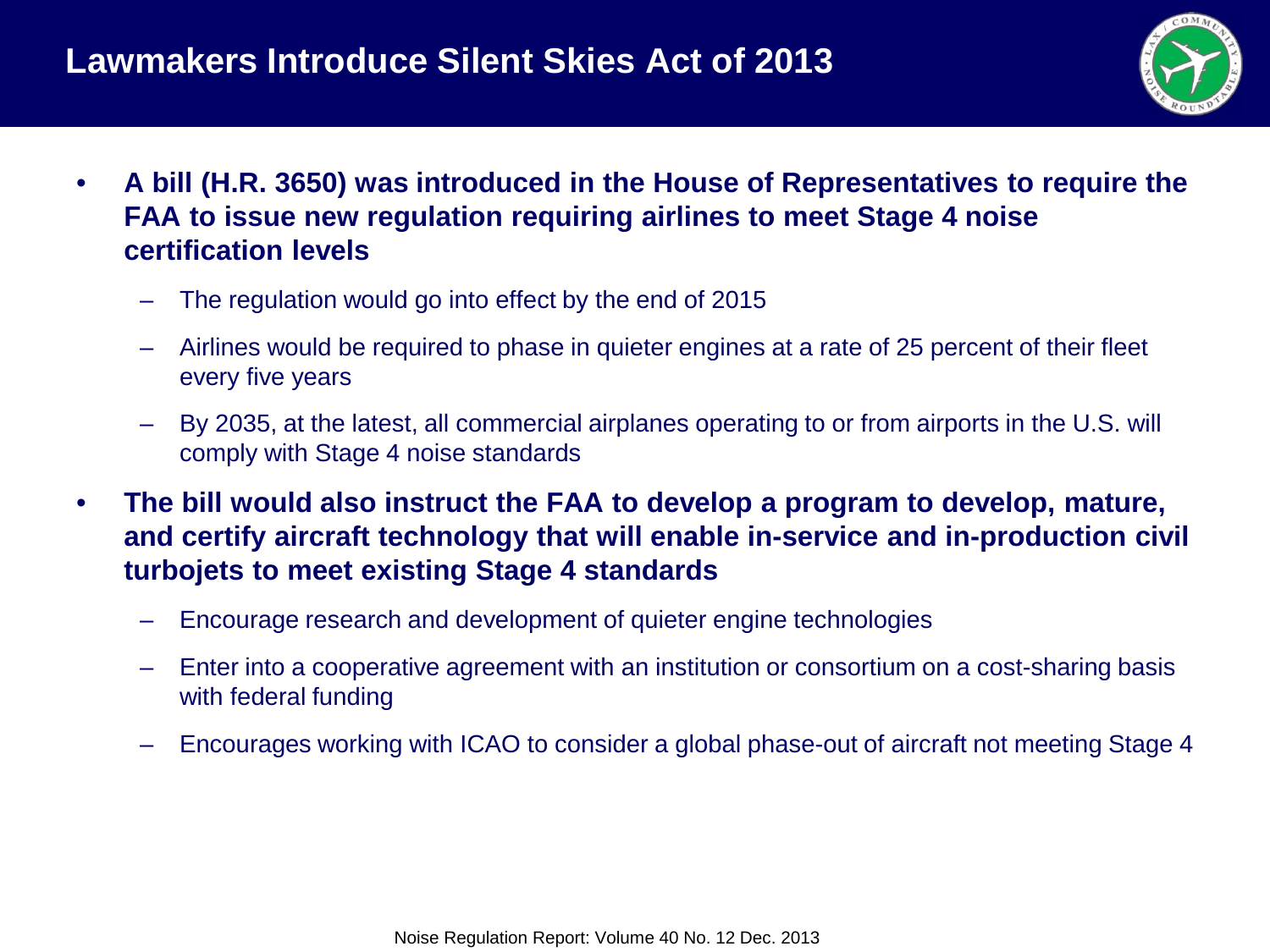

- **Senate passage of the so-called Ryan-Murray budget framework represents an agreement that significantly softens the effects of sequestration to the FAA**
	- Previously, the October government shutdown severely affected the FAA and its employees by rolling furloughs and threats of contract tower closures
	- The Aerospace Industries Association called the shutdown "perhaps the greatest challenge to general aviation in 2013," resulting in the furlough of more than one-third of FAA's employees
	- "The aviation industry is among the country's most heavily regulated industries, so when government services are reduced or eliminated, our industry feels the impact more acutely than others do," said NBAA's Ed Bolen.
- **The passing of the budget deal could help avoid another situation in which the FAA must issue furloughs and close contract control towers, or use AIP monies to fund them**
	- Cuts are expected to remain a reality in the next few budget seasons, and the FAA will likely continue to face tight budgets and difficult choices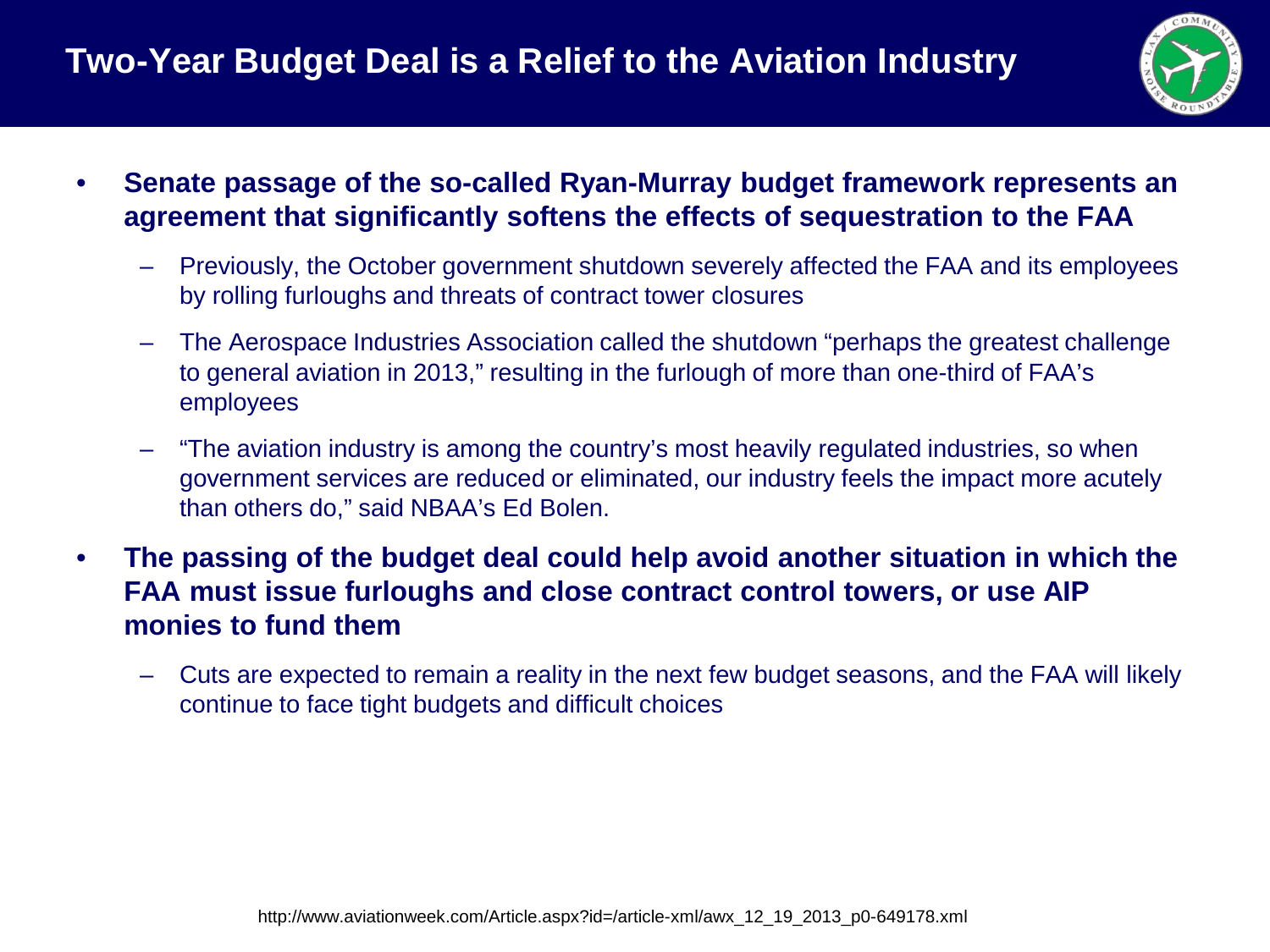

- **The Justice Department announced late last year that it settled its lawsuit against the merger of American Airlines and US Airways**
	- Clears the way for American and US Airways to become the world's largest airline
- **The settlement will increase the presence of low cost airlines in Los Angeles among other AA and US Airways hubs to ensure more competition amongst carriers**
	- AA and US Airways will surrender two gates each at Los Angeles, but ensures LAX will remain a hub for the new combined airline
	- For a period of five years, the merged company will continue daily service from the airlines' current hubs to each of the states that filed the lawsuit: AZ, PA, MI, TN, VA
	- The new AA CEO said that the airline must decide which destinations it will drop (less flights) as a result of the merger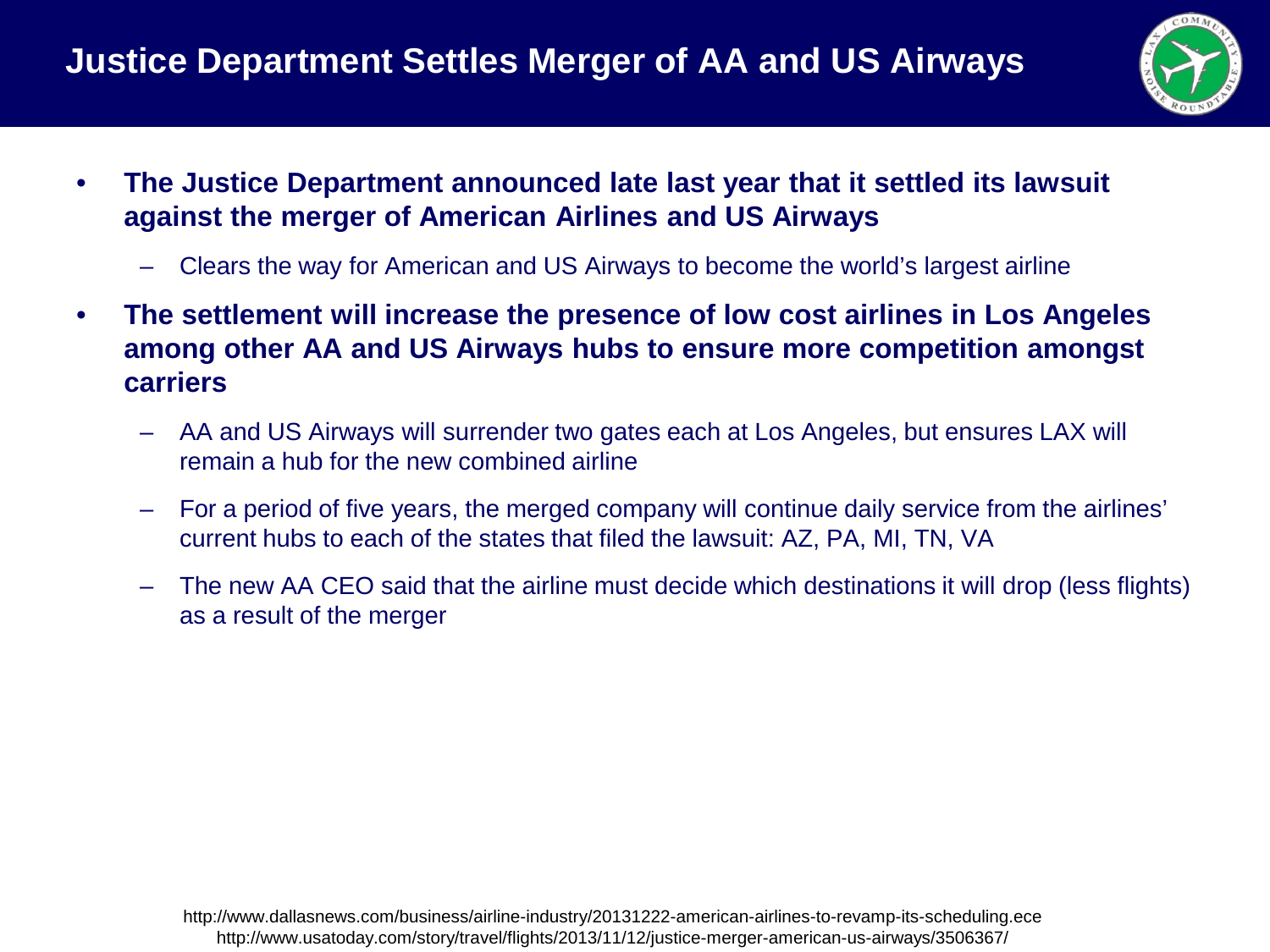

### • **January 1, 2014 marked the 100th Anniversary of commercial flight**

- The first commercial flight occurred in Tampa Bay in 1914 on the St. Petersburg-Tampa Airboat Line and lasted 23 minutes. The flight had room for just one passenger
- **CEO's were asked what they predicted the future of commercial aviation will hold**
- 5 YEARS:
	- Richard Anderson, CEO Delta Air Lines: "Just over a decade ago airlines seemed to be buying every 50 seat aircraft they could get their hands on. But the real utility of those small jets has come and gone and in the next five years we'll see their numbers in the U.S. continue to dwindle."
	- Gary Kelly, CEO Southwest Airlines: "We'll have fewer airlines, but they will be bigger, stronger and healthier."
- 25 YEARS:
	- Jeff Smisek, CEO United Airlines: "The airframe and engine manufacturers continue to develop aircraft that are more fuel-efficient, have lower maintenance costs and have greater range and utility. Longer term, I believe manufacturers will explore engine and airframe technology that could significantly reduce travel times, but advances in this area would have to be safe and economical to make a real impact on our industry."
- 100 YEARS:
	- Doug Parker, CEO American Airlines: "I am quite certain that Tony Jannus never could have imagined the size and importance of commercial aviation today, or the impact it had on changing our world. Similarly, I cannot imagine what commercial aviation will look like in 2114. I imagine whatever state it is, though, it will be extremely important and its continued development will be a key part of the story that built that world."